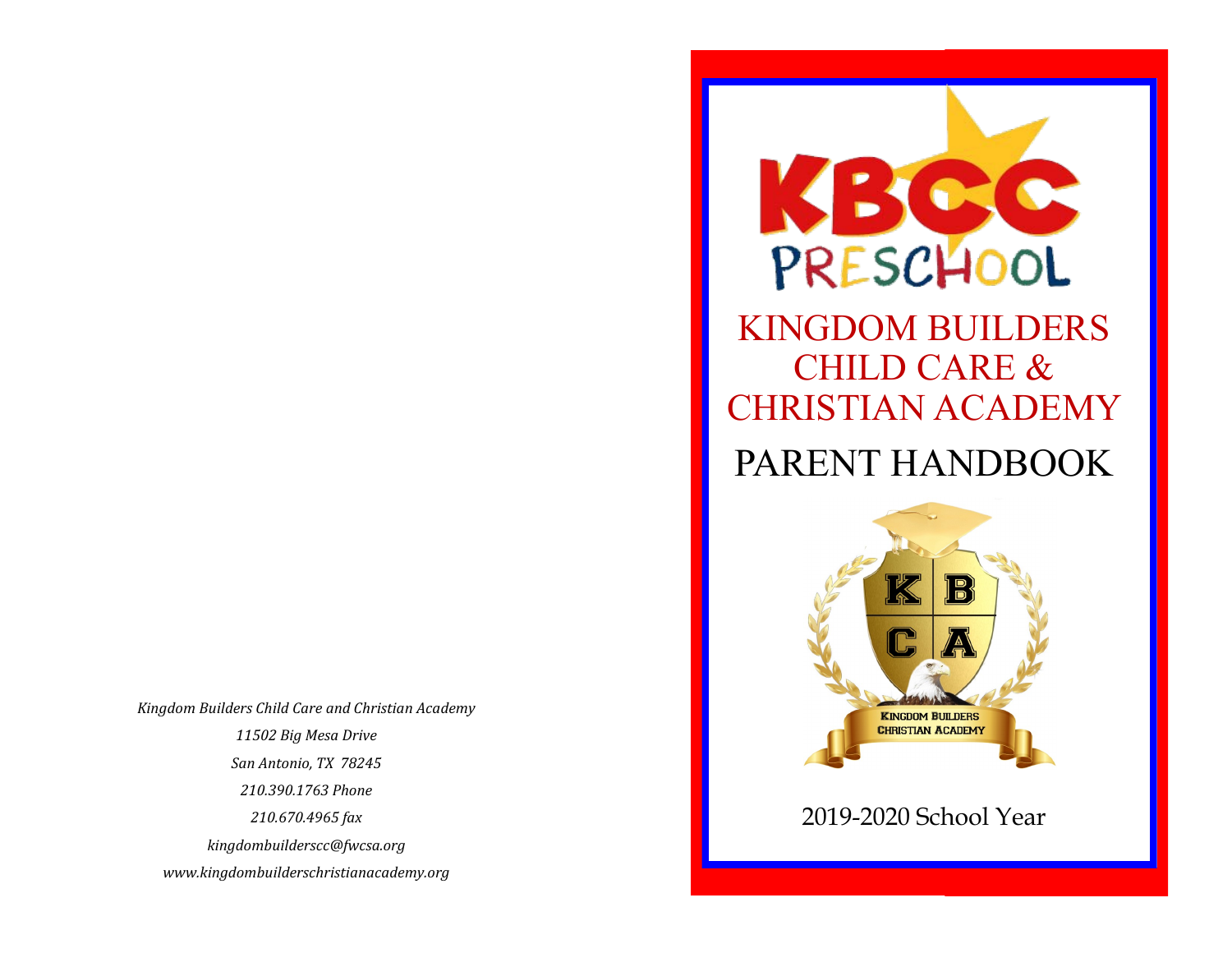#### **MISSION AND BELIEF STATEMENTS**

It is the mission of Kingdom Builders Child Care and Christian Academy to provide quality childcare for families of the local communities of San Antonio, in a nurturing environment that fosters developmentally appropriate growth. These are the belief statements of the Board of Directors and our staff: \*Kingdom Builders Child Care and Christian Academy believes that each child is a gift from God and, therefore, staff continually strives to nurture the child and support the parent.

- Kingdom Builders Child Care and Christian Academy provides a safe and healthy environment for children, parents, and staff.
- Kingdom Builders Child Care and Christian Academy provides developmentally and age-appropriate activities for the physical, spiritual, emotional, and intellectual growth of each child.
- Kingdom Builders Child Care and Christian Academy presents and practices and models Christian values through, prayers, songs, Bible stories and special events.
- Kingdom Builders Child Care and Christian Academy has a professional staff that works together as a cohesive team by cooperating, communication and supporting each other to achieve individual and Center goals.
- Kingdom Builders Child Care and Christian Academy continually seeks to meet and exceed the criteria for a licensed and accredited agency.

#### **KINGDOM BUILDERS CHILD CARE PHILOSOPHY**

Our major emphasis is to help children discover their God-given qualities while providing a safe and nurturing environment conducive to learning and education.

As a Christian Child Care center, we teach compassion and respect for others and an awareness of others. We teach and practice Christian values through modeling, prayers, singing, and Bible stories. Spiritual concepts are woven into our curriculum and the daily activities within each classroom. The children are taught daily about God's love for them.

We believe that children learn best in a play-oriented, hands-on environment in which each child develops school readiness skills at his or her own developmental level. Through play, children learn to socialize and communicate their thoughts and feelings to others. They also learn to organize, to problem-solve and to use their imaginations. The activities we provide give them many opportunities to develop their cognitive, social, emotional, physical and spiritual growth.

We believe that the family unit is the most important factor in a child's life. Therefore, building strong relationships with parents is very important to us and we take a partnership approach to child care. You are welcome at Kingdom Builders Child Care and

## This Page Intentionally Left Blank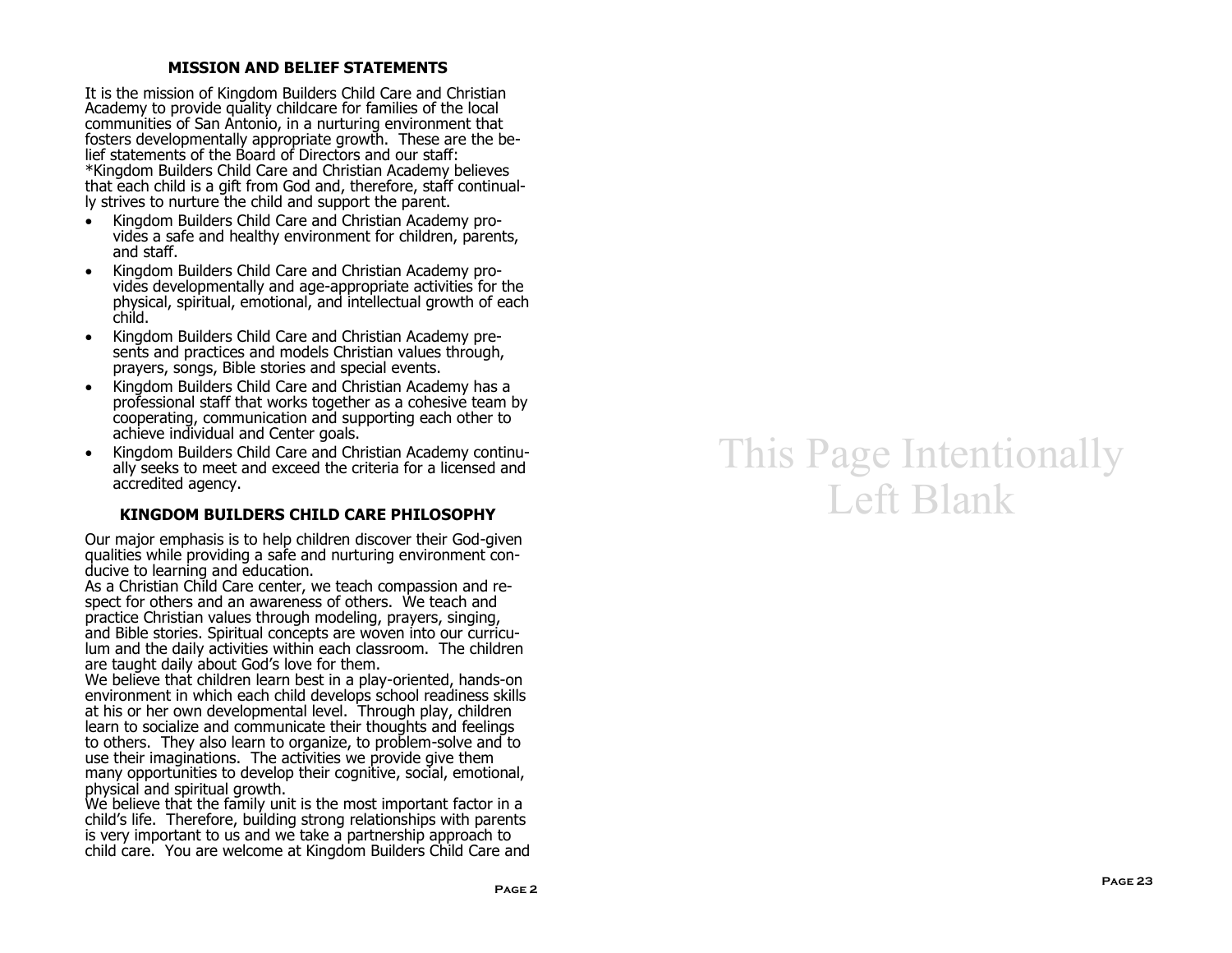## This Page Intentionally Left Blank

Christian Academy at any time to share in your child's day.

## **KINGDOM BUILDERS CHRISTIAN ACADEMY PHILOSOPHY**

Kingdom Builders Christian Academy offers an educational environment with morality and character building as its core, without compromising academic standards. It is our belief that education should begin, first, in the home and the Academy serves merely as an extension of the responsibility of the family to educate and train their children. It is our purpose, as a Christian Academy, to provide the opportunity for each student to come to know Jesus Christ as his or her personal Lord and Savior.

**The curriculum at Kingdom Builders Christian Academy is selected with much prayer and research. As a "nurturing" Christian school, we seek to admit students of parents who will support the school's Mission and educational philosophy.**

#### **OUR STAFF**

Kingdom Builders Staff consists of Director, Owner, Office Manager, Teachers, After School Caregivers, Floaters, Van Drivers and Volunteers. All members of our staff are qualified and are experienced in child development. Pre-employment background screening and FBI fingerprinting is conducted on every member of our staff. In addition, they participate in various training opportunities each year in the areas of child development, nutrition, age appropriate activities and discipline. These qualifications enable us to offer the highest quality programs available.

Each staff member is required to receive an influenza shot; no other immunizations are required by our center. When the Owner and Director are off campus the Office Manager is the point of contact.

#### **NON-DISCRIMINATION STATEMENT**

In compliance with federal and state law and U.S. Department of Agriculture policy, Kingdom Builders Child Care and Christian Academy is prohibited from discriminating based on ethnicity, national origin, sex, age, disability, or other protected classifications.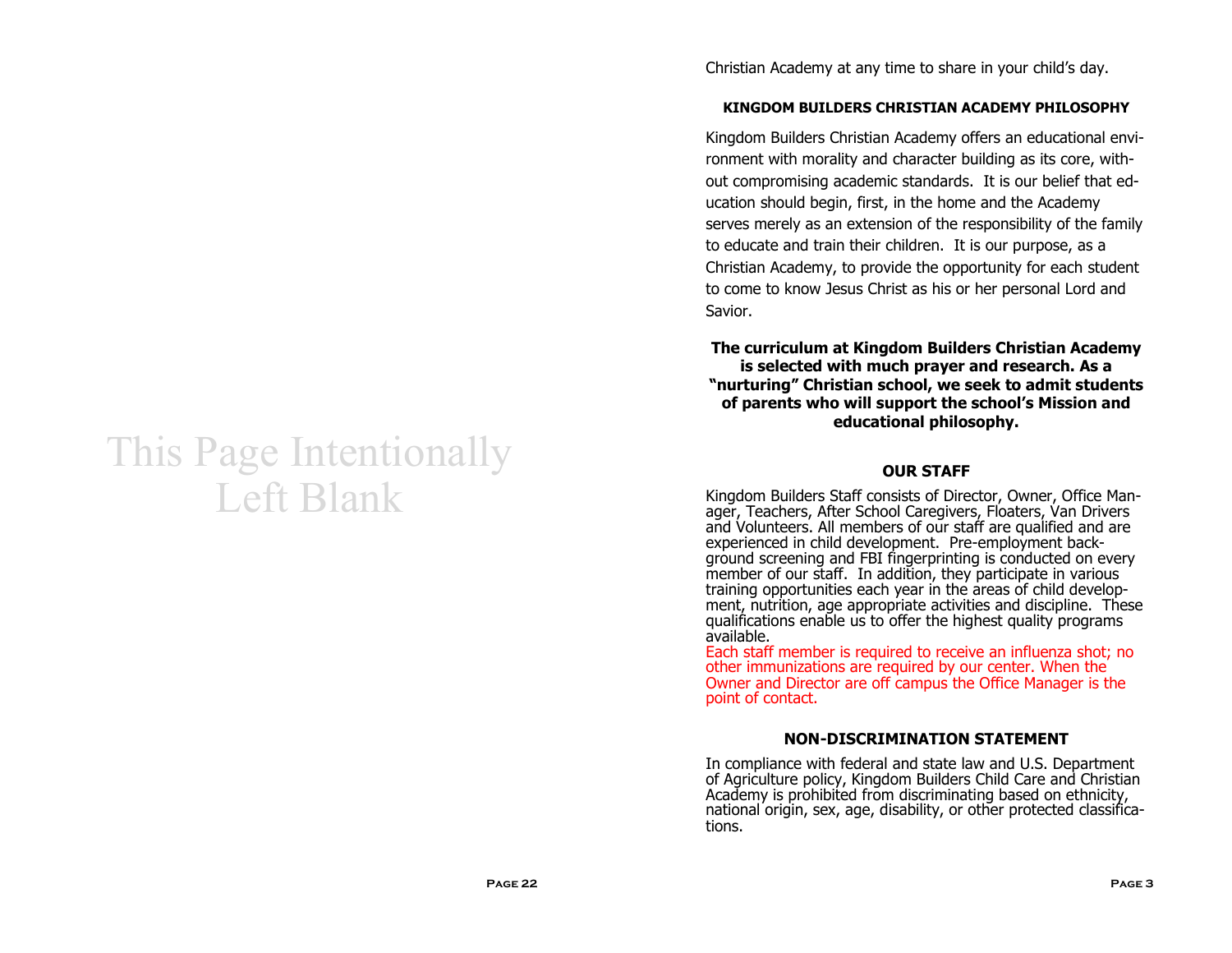#### **CONFIDENTIALITY**

Information received from parents on enrollment forms is available, to our staff only, on a need to know basis. Kingdom Builders Child Care and Christian Academy employees respect the confidentiality of written, verbal and observed information. Information regarding an individual child is shared with parents privately, by the Director or Owner.

A parent is permitted to review records or medical logs containing information concerning their child, upon request.

#### **HOURS OF OPERATION**

The hours of operation of Kingdom Builders are 6:30 AM - 6:00 PM Monday through Friday. Office hours are 8:00 AM - 3:30 PM Monday through Friday.

## **CELL PHONE/IPOD DEVICES**

The uses of cell phones, IPods and other devices, is not permitted while in the Administrative office or classrooms! This is to allow the KBCC & KBCA staff to communicate information regarding your child, without interruption, as needed.

#### **ENROLLMENT PROCEDURES**

Parents may secure applications from the center during business hours. Office hours are 8:00 AM to 3:30 PM

- The childcare packet must be returned to the center prior to the first day of attendance, by appointment.
- Parents are required to have a current health statement (admissions forms) and up to date immunization records on their child no later than the first day of care.
- Parents and children are required to visit the center before enrollment.
- Parents are required to have a pre-enrollment conference with the owner or designee prior to the child's first day of enrollment. During the pre-enrollment conference, parents are encouraged to share information about their child, voice their expectations of the program and ask questions.
- It is the responsibility of the parent to report to the childcare office any changes of address, telephone numbers (home, cell or work), emergency contact person(s) and medical information.

#### **ENROLLMENT**

#### **New Student Requirements**

Kingdom Builders Child Care & Christian Academy admits students of any race, color, religious creed, national or ethnic origin

## This Page Intentionally Left Blank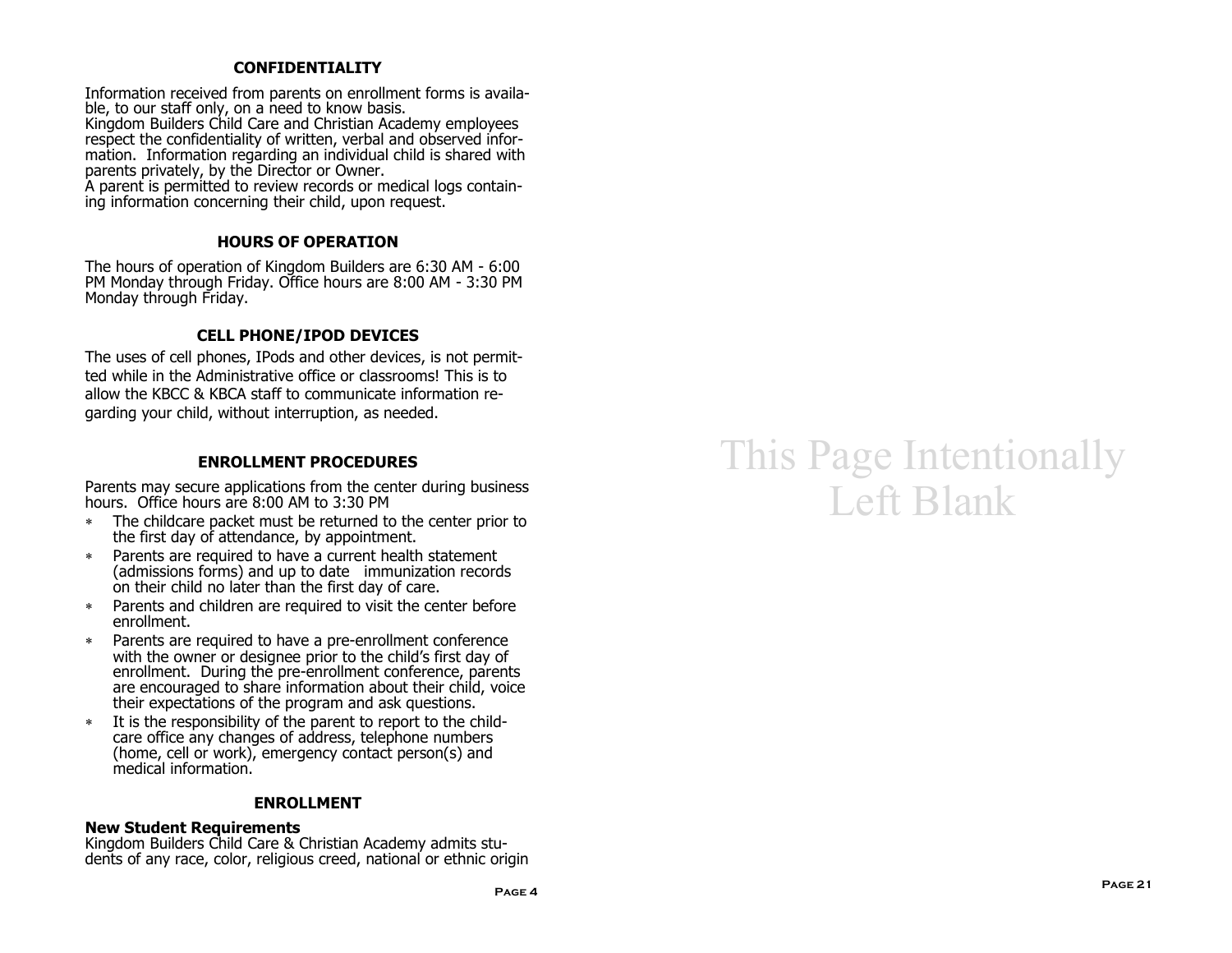- Punishment associated with food, naps or toilet training;
- Pinching, shaking, or biting a child;
- Hitting a child with a hand or instrument;
- Putting anything in or on a child's mouth;
- Humiliating, ridiculing, rejecting, or yelling at a child;
- Subjecting a child to harsh, abusive, or profane language;
- Placing a child in a locked or dark room, bathroom, or closet with the door closed; and
- Requiring a child to remain silent or inactive for inappropriately long periods of time for the child's age.

Texas Administrative Code, Title 40, Chapters 746 and 747, Subchapters L, Discipline and Guidance

## **NON-DISCRIMINATION STATEMENT**

In compliance with federal and state law and U.S. Department of Agriculture policy, Kingdom Builders Child Care and Christian Academy is prohibited from discriminating based on race, color, national origin, sex, age, disability, or other protected classifications.

Kingdom Builders Child Care and Christian Academy provides an equal opportunity for individuals with disabilities to participate in the center's program and services by following policies and practices of inclusion, integration and reasonable modifications unless we are unable to accommodate in a particular case.

Parents are welcome to come to the Director or owner with concerns if they feel that they or their child have been subjected to or believe they have witnessed unlawful discrimination or harassment. To file a complaint of discrimination, write USDA, Director, Office of Civil Rights, 1400 Independence Avenue, SW, Washington, DC 20250-9410 or call (800) 795- 3272 or (202) 720-6382 ( TTY).

to all the rights, privileges, programs, and activities generally offered to students at the school. It does not discriminate on the basis of sex, race, color, religious preference, national or ethnic origin in the administration of its educational policies, admission policies or any other school-administered activities. Every applicant deserves serious consideration as a potential recipient of the benefits of Christian education offered by Kingdom Builders Child Care & Christian Academy. Yet, our commitment to a high level of achievement and academic success through our A Beka curriculum, low student-teacher ratios and positive class management, essentially affords us the opportunity to offer top-tier, quality education. Therefore, in consideration of new applicants, Kingdom Builders Child Care & Christian Academy strives to enroll students who have the ability to complete our academic program successfully.

## **Admission Requirements**

All applicants must comply with the following requirements:

- Provide a record of good behavior and prior school attendance.
- Provide a complete application including a previous report card, official transcripts, recommendations, current health records
- Be willing for your child to receive a Christian education, which may lead the child to a personal experience with Jesus Christ.

Be willing for your child to comply with the academic, moral, and behavioral standards of Kingdom Builders and cooperate with the teachers and administrators to implement these components of their academic and spiritual education.

Student Enrollment is based on the following: **Infant:**

6 weeks through 17 months old.

## **Toddler:**

 Two (2) and three (3) year-olds AND Age-appropriate behavior and actively toilet-training

## **Pre-K:**

• Three (3) and four (4) year-olds AND Mastery of most appropriate age level skills.

## **K-5:**

- Age four (4) or five (5) AND by September  $1<sup>st</sup>$  AND
- Mastery of most appropriate age and grade level skills.

 Evidence of positive character, respect for authority and self f-discipline.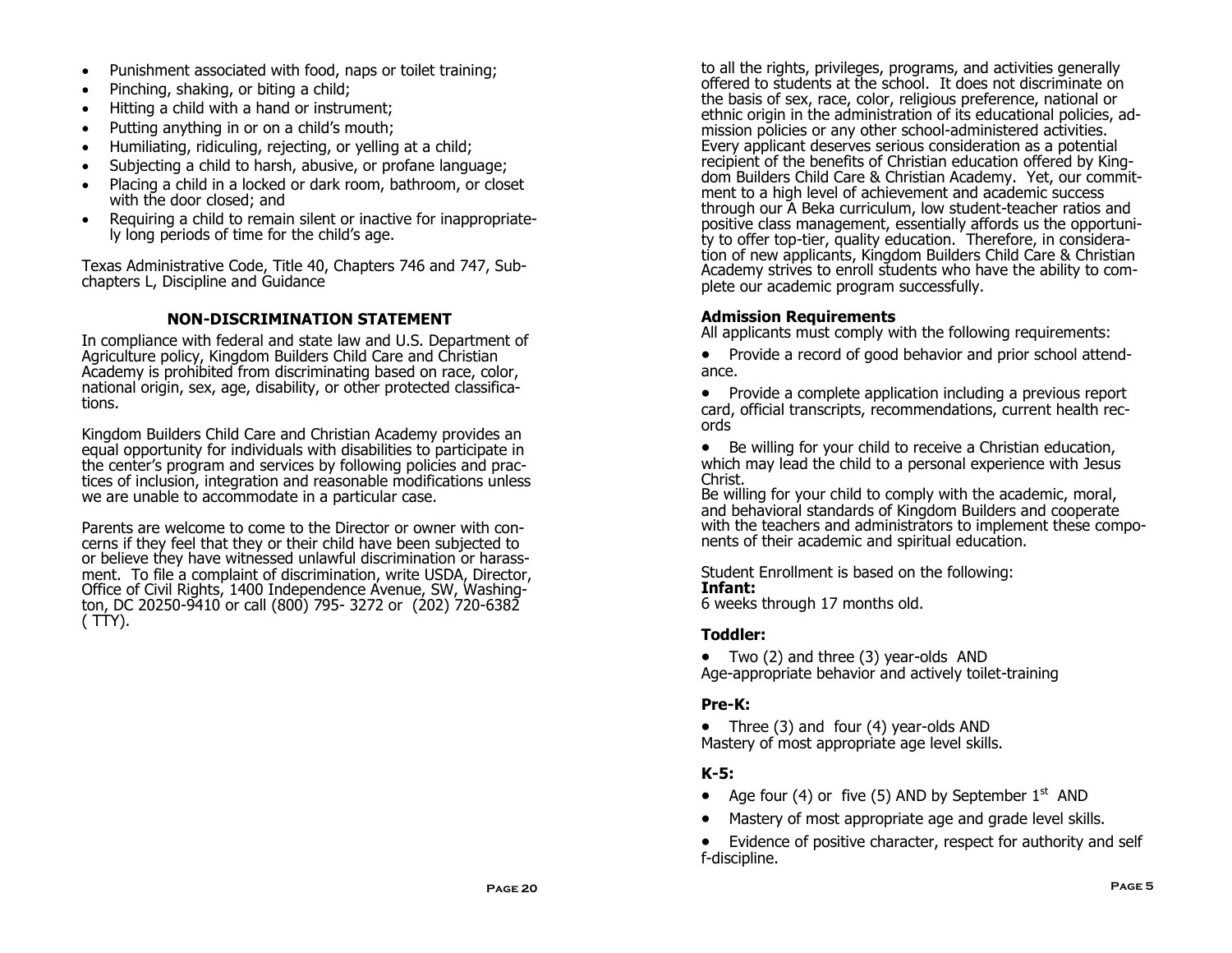Recommendations from previous school officials.

## **1st:**

• Successfully passed K-5 AND

 Mastery of appropriate age and grade level skills. Evidence of positive character, respect for authority and selfdiscipline.

## **2nd-6th:**

- Passed /Promoted to the previous grade.
- 50th percentile in Reading, Math, and Language Arts for previous year on IOWA, Stanford, or other standardized achievement test.
- Evidence of positive character, respect for authority and selfdiscipline.
- Recommendations from previous school officials.

## **CONTRACTS AND SCHEDULES**

Parents schedule the times when childcare is needed by completing and signing a contract. A contract for each child is completed upon enrollment of the child and renewed each August. Contracts are considered binding unless changed by a parent at any time during the year. A two-week written notice is required

for voluntarily withdrawal from the center.

Contracts are accepted for full time and school age care. Parents are asked to call the office by 9:00 am if your child will be late or will be absent for the day. If a child has not arrived by 9:00 am and we have not been notified, your child could be denied care for that day.

Because staffing is based on contracted hours, parents are asked to submit requests for extra time or notify the Owner or Office Manager of time off at least two weeks prior to the change in their child's schedule.

If your child needs to deviate from his or her current contracted time for any reason, whether the change is permanent or temporary, please notify the Owner or Office Manager.

If an emergency arises and you need to vary your child's schedule during the day, please contact the Owner or Office Manager.

## **TUITION**

| <b>Class</b>                                          | Weekly Rate | Monthly Rate                 |  |
|-------------------------------------------------------|-------------|------------------------------|--|
| <b>Infants</b>                                        | \$200.00    | $\frac{1}{2}$ 800.00/1000.00 |  |
| <b>Toddlers</b>                                       | \$148.75    | \$595.00                     |  |
| Pre-school                                            | \$148.75    | \$595.00                     |  |
| Academy (K5) $\sharp$ 148.75                          |             | \$595.00                     |  |
| Academy Elementary (1st - 6th grades) \$395 per month |             |                              |  |
| Before School Care (arrival before 7:30) \$60 monthly |             |                              |  |

- Giving clear instructions
- Avoid making comparisons between children.
- Giving positive directions and suggestions
- Model Christian values.
- Promoting positive self-esteem.

#### **Kingdom Builders owner, director and staff will provide Behavioral Guidance by:**

- Supervising children for all activities (indoor, outdoor, and field trips)
- Planning developmentally appropriate classroom activities.
- Ensuring that children know the consequences for inappropriate behavior.
- Providing consistency in discipline practices.
- Ensuring that teachers and staff will be positive role models
- Giving children choices.
- Knowing and understanding the mental and emotional needs of the children.
- Using positive redirection immediately following physical aggression, hitting with objects, kicking, or biting.

#### **Kingdom Builders will comply with Texas Discipline and Guidance Policy from the Minimum Standard Rules for Licensed Child-Care Centers:** Discipline must be:

• Individualized and consistent for each child:

- Appropriate to the child's level of understanding; and
- Directed toward teaching the child acceptable behavior and self-control.

#### **A caregiver may only use positive methods of discipline and guidance that encourage self-esteem, self-control and self-direction, which include at least the following:**

- Using praise and encouragement of positive behavior instead of focusing only upon acceptable behavior;
- Reminding a child of behavior expectations daily by using clear, positive statements;
- Redirecting behavior using positive statements; and
- Using brief supervised separation or thinking time away from the group, when appropriate for the child's age and developmental stage, which is limited to no more than one minute per year of the child's age.

#### **There must be no harsh, cruel, or unusual treatment of any child. The following types of discipline and guidance are prohibited:**

Corporal punishment or threats of corporal punishment;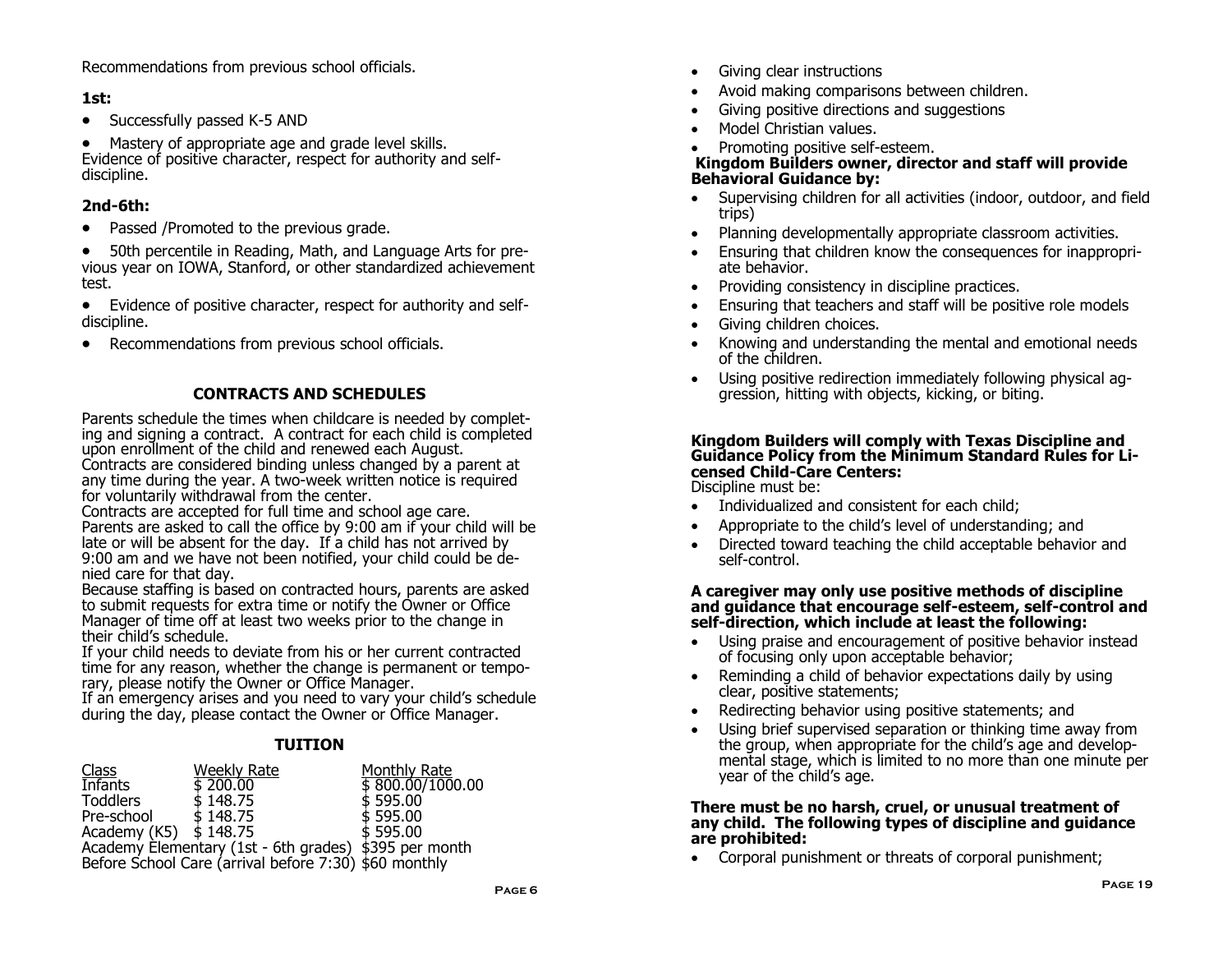each other through open communication. If you have any questions or concerns regarding your child or our program at any time, please do not hesitate to ask for a conference.

We believe in an "Open-Door" philosophy. At any time parents may review and discuss with the director or owner any questions or concerns about the policies and procedures of KBCC & KBCA. We welcome and encourage parents to visit their children during the day.

Parents are welcome to join your child on field trips. Prior notice will be given.

If you have any special talents, exciting hobbies, or professions that you would like to share with us, please talk with the Director or Owner.

#### **DIAPERING**

Diapers must be checked every 1 1/2 hours for infants and young toddlers. Pull-ups are checked approximately every 2 hours for toddlers. Parents must provide an adequate amount of diapers and Pull-ups. You will be at ease to know your child is changed when soiled. **BABY POWDERS WILL NOT BE TOLERATED AT THIS PROGRAM!** If a medicated cream is necessary, bring in a doctor's note for application and sign a medication authorization form.

## **TOILET-TRAINING**

We will "assist young children with their toileting skills." Toileting is mastered when the child is ready. This generally occurs around 2, maybe a few months earlier or later, because each child differs, this may vary! Toileting is another child developmental milestone and as with all stages of development, it cannot be forced. Toileting is a step towards independence. We need to be there to assist, NOT INSIST. We let the child decide when she/he is ready. However, we do not relate "toilet learning" to being a "big boy" or "big girl". We believe in encouragement throughout the process.

#### **DISCIPLINE AND BEHAVIOR MANAGEMENT POLICY**

The guidelines for discipline are to foster and teach children to be independent, self-monitors of their behavior that walk in love. This will be achieved through behavior guidelines provided by teachers and staff.

The director or any other staff of the facility will not subject children to any form of corporal punishment.

#### **Kingdom Builders owner, director and staff will provide Verbal Guidance by:**

- Speaking kindly to children
- Providing a positive verbal praise when interacting with children.

After School Care (departure after 3:00) \$90 monthly Before & After School Care Toddler & Preschool A Beka Book Fee \$40 annually K5 A Beka Book Fee \$40 s K5 A Beka Book Fee Elementary A Beka Book Fee \$300 annually

#### **PAYMENT OF TUITION**

Payment of tuition is due and payable in advance on Friday of each week (infant thru K5). Tuition may be made in **weekly, biweekly** or **monthly** increments. Payment of tuition and any additional care is due the **first of each month** for Elementary grades. All accounts must remain paid two weeks in advance. Tuition is required if your child attends or does not attend, as long as your child is enrolled in Kingdom Builders Child Care and Christian Academy.

Electronic invoices are sent to parents email addresses and may be paid online. Tuition can be made in the form of check, money order, cash or credit card. Check or money order payments can be placed in the round wired basket on the Office Manager's desk. NO CASH PAYMENTS SHOULD BE PLACED ON OFFICE MANAGER'S DESK!

Cash and credit card payments will only be accepted in the office during office hours. Otherwise, credit card payments may be made online through electronic invoicing system.

When a child is absent for any reason, parents/guardians are responsible for the full tuition as contracted. Tuition reserves your child's space at Kingdom Builders Child Care and Christian Academy, even when your child is not in attendance.

Families are responsible for payment of fees on any holiday that their child is contracted for care even if the Center is closed. Parents are notified of the holidays Kingdom Builders Child Care and Christian Academy will be closed at the beginning of each year and at enrollment.

Tuition is considered past due at the close of business on Friday of each week. Any family not making a tuition payment for a given week by Friday evening is assessed a late payment penalty of \$25.00 per day with a maximum of 3 days, childcare will be discontinued until full payment is received.

Any family receiving subsidized childcare through the CCDS is responsible for notifying the Administrative Office of any changes in tuition. The parent co-pay of the childcare tuition is due at the beginning of each month. You are responsible to pay the difference in tuition that CCDS does not pay.

A notice of 30 days is given to parents for any increase of fees. Parents are notified of tuition upon enrollment and annually when they complete new contracts. We reserve the right to increase the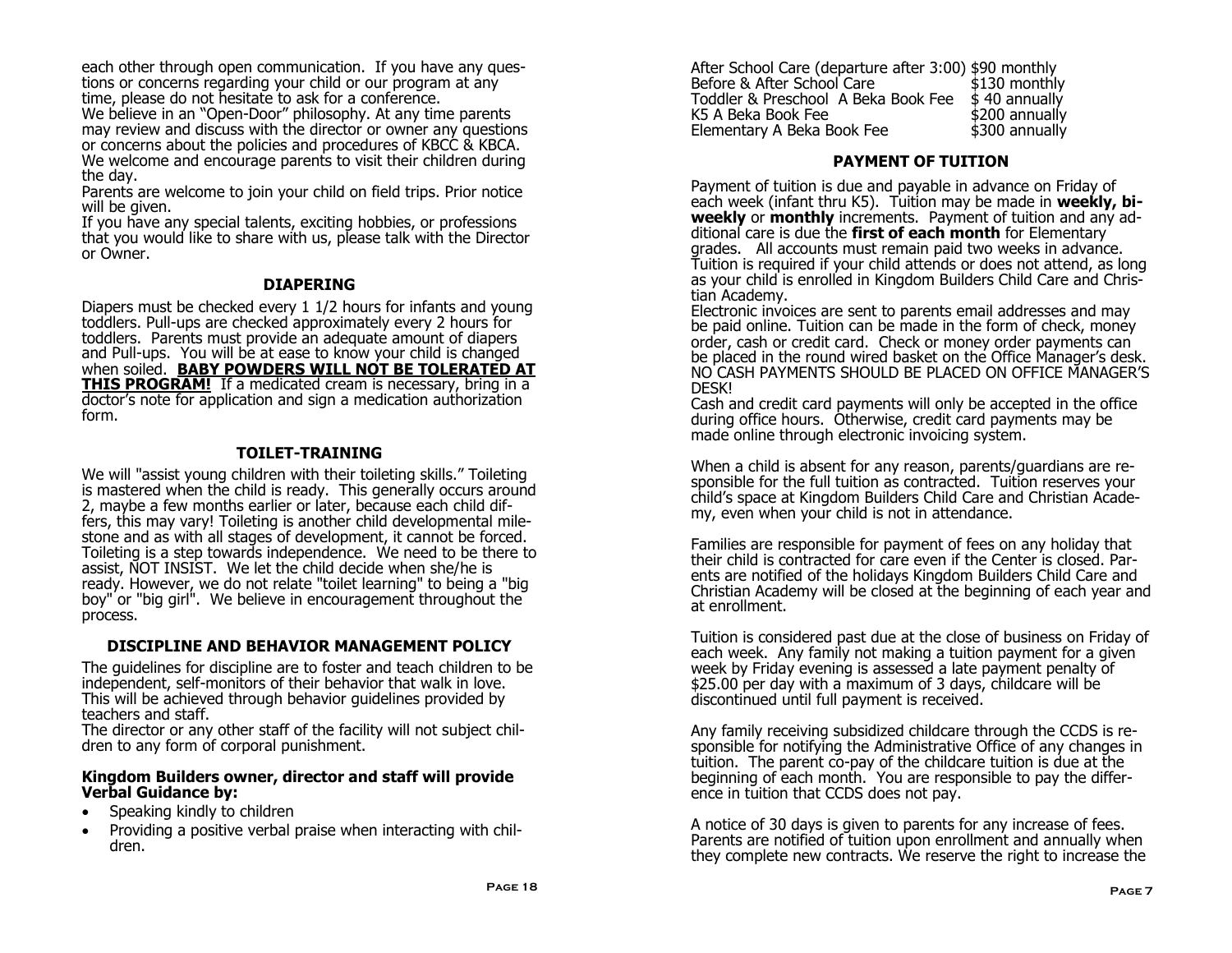rates of childcare on a yearly basis.

#### **DISCOUNTED FEES/VACATION**

Tuition for children absent for two weeks or more is discounted 50%, with two weeks advance written notice.

For example: Tuition for a child absent for two weeks will equal one week's tuition.

Tuition for a child absent for a month will equal two week's tuition.

\*Based on current tuition rates.

#### **ADDITIONAL FEES**

A \$100.00 annual registration fee is assessed for each family upon acceptance or re-enrollment into the program. This nonrefundable fee does not apply to weekly fees or to previouslyenrolled school age children who are returning for the Summer Program. Registration fees are paid on a yearly basis. Parents are responsible for charges incurred for field trip transportation and admission costs or cost related to special events. Parents are notified in advance of these charges

Parents are responsible for fees related to services provided by an outside contractor, including individual portraits but not limited to.

Any family varying the hours of their contract by fifteen minutes either before or after the contracted time is assessed a \$15.00 fee for each occurrence. Staff schedules are based on children's contracted times; therefore, it is imperative that families adhere to their contract to maintain staff-child ratios. To avoid this fee, parents are asked to request to change their contracted time; a new contract will be put in place.

If a child is not picked up by 6:00 pm, late fees will be assessed as stated below. In accordance with our child care license, children cannot be in attendance after 6:30 pm. We reserve the right to call Child Protective Services after 6:30 pm.

#### Late Departure

A fee will be charged if your child is picked up after operating hours. If your child is in care past 6:00 p.m., the following penalty will be accessed.

| TIME          | <b>SURCHARGE</b> |
|---------------|------------------|
| $6:01 - 6:05$ | \$10.00          |
| $6:06 - 6:10$ | \$20.00          |
| $6:11 - 6:15$ | \$25.00          |
| $6:16 - 6:20$ | \$30.00          |
| $6:21 - 6:25$ | \$35.00          |

ing in one of our rooms, please notify the Director or owner.

#### **WEATHER**

**Cold Weather** = between 36-40 F, including the wind chill factors, outdoor activities may continue provided children have adequate clothing.

**Hot weather** = between 90-95, outdoor activities will continue; 95-100, continue outdoor activities in shaded areas. Any temperatures over 100, children need to come indoors.

#### **TOYS AND MATERIALS**

**All toys and materials should be left at home**. If you have something to share, which you believe will benefit all the children educationally, please contact the Director or Owner for prior approval.

#### **DRESS CODE**

Your child is expected to arrive well-groomed and wearing appropriate clothing. Socks and tennis shoes (or sturdy closed toed shoes) need to be worn. You will be notified if your child is in violation. Inappropriate clothing may inhibit your child from participating in certain activities, (i.e.: a child may be sitting out from playground play if appropriate close-toed shoes are not worn).

#### **BREASTFEEDING PROVISIONS**

Breastfeeding mothers may provide breast milk or have the right to breastfeed your infant while in care. A comfortable area is available upon request.

#### **MEALS**

**Meals are provided for all children on table foods. No outside food/drinks will be allowed without prior approval. Children will be served Breakfast, AM Snack & PM Snack.** 

Effective, Monday March 6, 2017 all students must be signed in no later than 7:30am (based on the clock in the classroom) in order to be served breakfast! No Exceptions!

#### **NAP/REST TIME**

All children in care are required to rest quietly each day. Naptime is scheduled following lunch.

#### **PARENT INVOLVEMENT**

The relationship between parents and teachers is very important. Children in our care are special to all of us, and their well-being is our primary concern. There is so much that we can learn from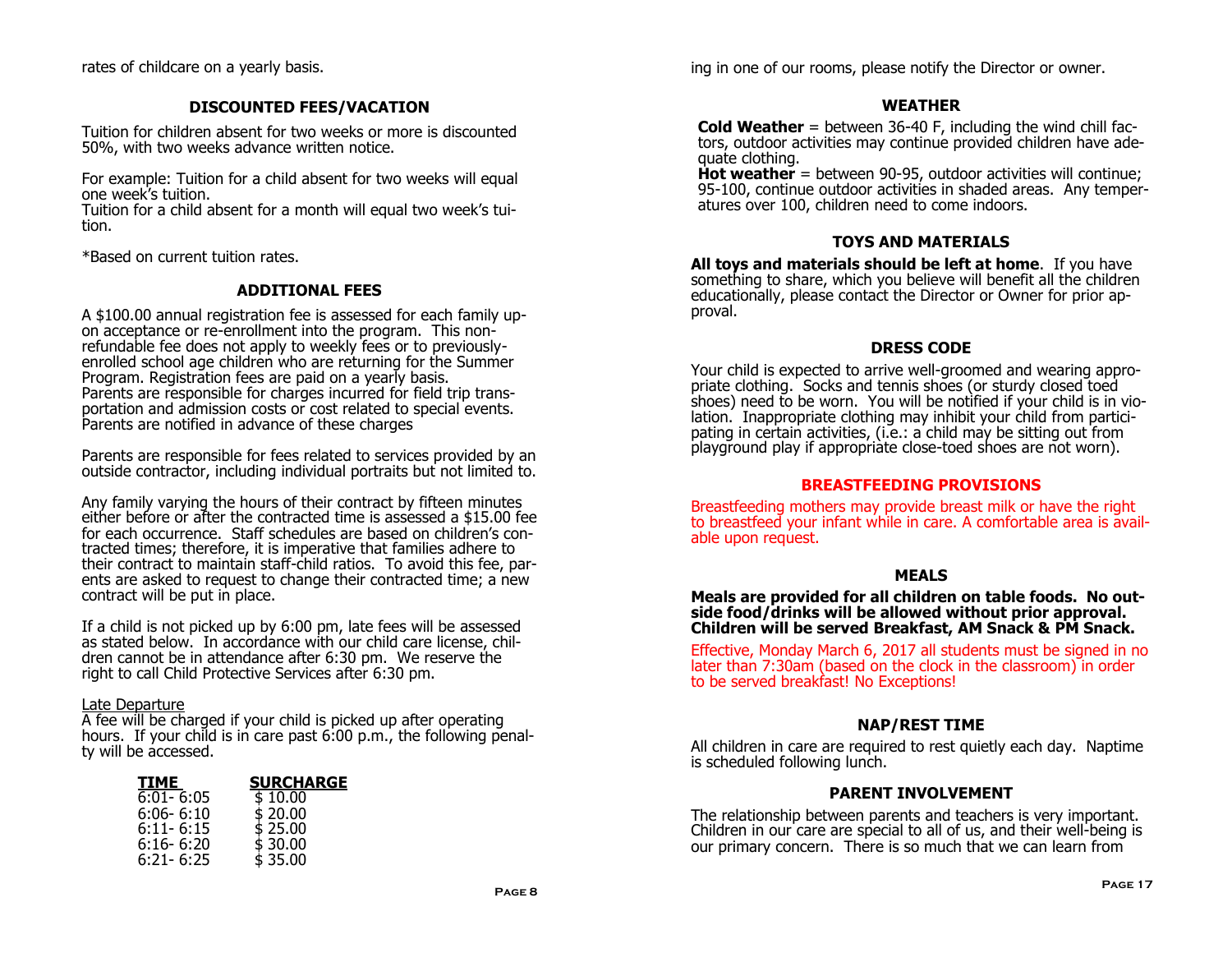visit the site (www.dfps.state.tx.us/itsuptoyou/default.asp) also.

The strategy for coordination between Kingdom Builders Child Care and Christian Academy and appropriate community organizations will always be through and upon advisement of the Department of Family and Protective Services and our current Child Care Licensing Representative.

For assistance and intervention, parents and others can contact DFPS 1-800-252-5400 or 1-800-4-A-CHILD or online at www.txabusehotline.org.

## **MEDICATIONS**

We will not administer any **prescription or OTC** medication, including aspirin or cough drops/syrup, without a doctor's written authorization. Ensure you have a list of medications your child will be using (unforeseen allergies, etc.) signed by the physician and updated annually in your child's records.

For prescription drugs, the container should be clearly labeled with the child's name, name of the medicine, dosage, administration frequency, and the name and telephone number of the child's physician. The medication must be in the original container as dispensed by the pharmacist.

Non-prescription medicine will be administered according to written directions on the doctor's written permission and on the bottle.

## **FIELD TRIPS**

We will ensure the safety of all children on field trips or excursions. We will notify the parent of each child who will be on the field trip, indicating when and where the child will be going, and when the child is expected to return to the childcare center. We will make sure there is adequate staff attending the field trip as required by Child/Caregiver Ratios and Group Sizes of minimum Standard.

## **TRANSPORTATION**

Kingdom Builders will transport your child in accordance to permission given by parents on enrollment form. If your child needs a passenger restraint seat, please leave it at the childcare center upon arrival.

## **SUBSITITUTES**

When a substitute is scheduled, you will be notified with sufficient notice…unless it is an emergency, or a teacher was not able to make it in the morning of care. If you are interested in volunteer $6:26 - 6:30$  \$ 40.00

\*\* Phone calls to notify of late arrival will not exempt a late penalty charge. Accounts will be billed. $**$ 

## Returned Check

There will be a \$ 45.00 service fee for returned checks and any other fees that are acquired from the bank, in addition to a late payment fee of \$ 25.00 per day until account is in good standing with cash, credit card or a money order. If the check is cleared before it is returned to the center, your account will not be billed the late payment penalty. When we receive any returned checks, we will no longer accept checks as a method of payment for childcare services.

## Delinquent Accounts

All unpaid accounts will be turned over to a collection agency. Parents will be notified prior to this procedure. Any balances left unsettled will be sent to the District Attorney's Office after 30 days.

## **2018-2019 SCHOOL CLOSURES**

The center will be closed on the following days: Martin Luther King Day President's Day Spring Break (Mar. 11 - Mar. 15, 2019) Good Friday Battle of the Flowers Staff Development (May 6 - May 10, 2019) Memorial Day Independence Day Labor Day Columbus Day Veteran's Day Thanksgiving Holiday (Nov. 19 - Nov. 23) Christmas Break (Dec. 21, 2017 - Jan. 2, 2018) will reopen Jan. 3

This does not include staff development or training days; these will be notated in the monthly newsletter, on the parent bulletin board or in the information area in the Administrative office. If the holiday falls on Saturday we are closed that Friday. If holiday falls on Sunday we are closed that Monday.

## **GENERAL PARENT INFORMATION**

The parent bulletin board is located on the right wall inside the pre -school and toddler classrooms. As well as in the computer resource room and above the CCDS attendance machine before you enter the toddler room.

A copy of the weekly menu is posted on this board, as well as information relating to parenting, to workshops and family activities in the San Antonio surrounding areas.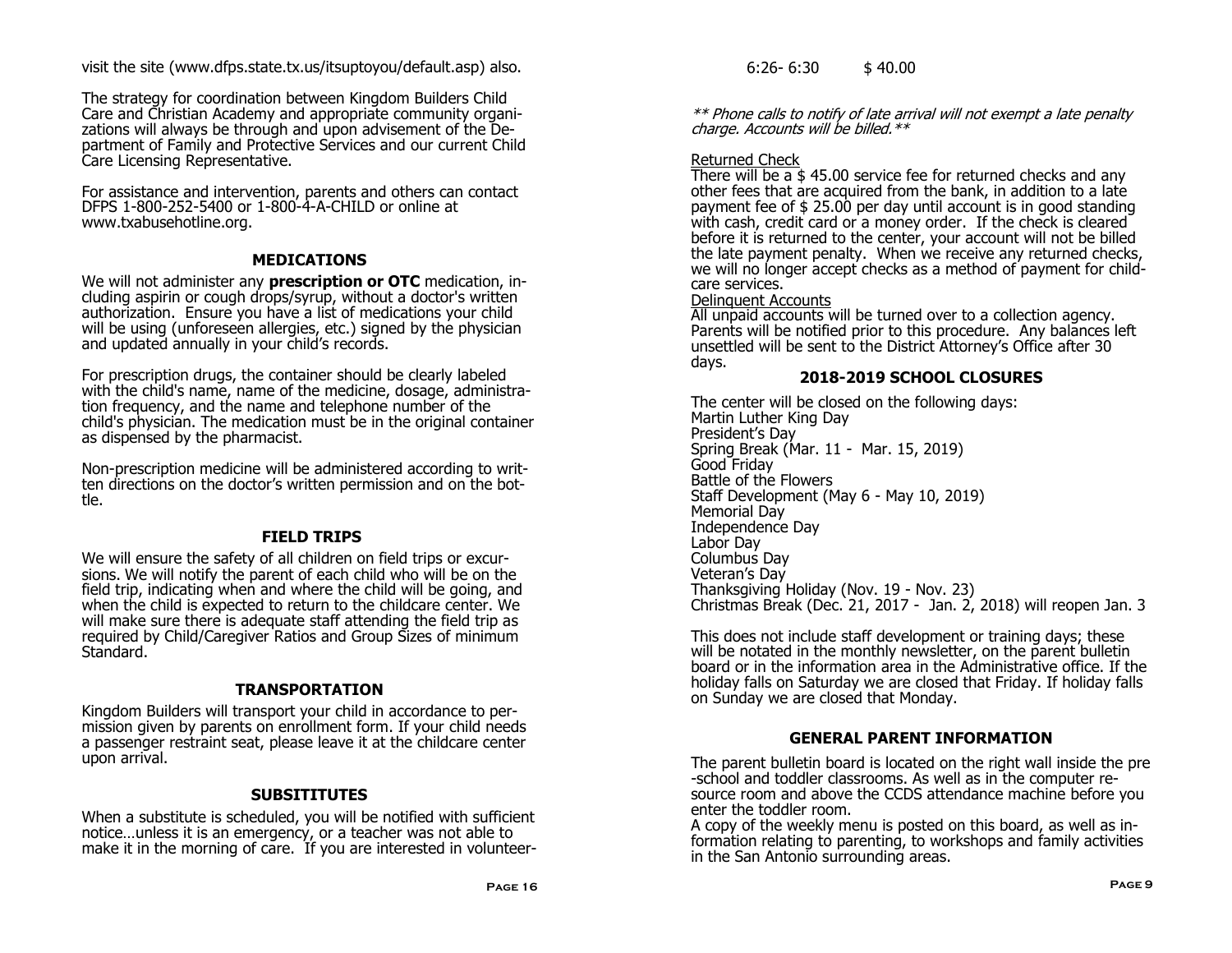Information of any illness currently occurring at the Center is posted on the wall. For the health of all children and staff, we do not provide care for sick children. Please refer to the Illness Policy regarding exclusions for illness.

## **WITHDRAWAL POLICY**

If a parent decides to withdraw from the program, a two-week written notice is required. Any parent failing to do so, will be charged their normal tuition rate for two weeks. All balances will be sent to the District Attorney's office after 30 days of the last day the child attends the program.

## **TRIAL PERIOD**

If at any time during your child's enrollment, the teacher, director, and/or owner believes that this program does not meet the needs of the child or family in any way, the parent(s) will not be responsible for further payments, and childcare services will terminate immediately.

Reasons for **immediate** possible termination of services are as follows:

- If a child is having an extremely difficult time adjusting to his/ her, parent leaving or is making it difficult for the teacher to properly care for the other children.
- If a child exhibits severe emotional or social problems that are detrimental to the other children in care.
- If a child is prone to destructive behaviors that result in constant, severe, or recurrent damage to others, the center, or its contents.
- If a parent abuses the policies and procedures set forth in the parent handbook.

When Kingdom Builders Child Care and Christian Academy cannot reasonably accommodate the special needs of a child without undue hardship or with current staffing patterns, parents are contacted to discuss the concern.

## **COMPLAINTS/GRIEVANCES**

Complaints should not be discussed around the children, other parents or KBCC/KBCA staff. If there is a problem, it should be referred to the owner, director or office manager for help with a resolution.

If neither is available and the situation warrant immediate attention:

the child transported to Christus Santa Rosa Hospital-Westover Hills @ 151, 11212 TX-151 78251, as mentioned on the Emergency Medical Release Form.

## **SPECIAL HEALTH CARE NEEDS**

If a child has medical conditions requiring special health care needs, including any physical, social or cognitive disabilities, parents must indicate the needs on the Admissions Information or the Health Statement from the child's physician, stating the child's special health condition and procedures for handling issues. If special health precautions, including, but not limited to inhalers, nebulizer treatments, Epi-Pen injections, are prescribed and needed during care, we will work with the child, parents and the child's physician on an individual basis. **We do not administer any special medical procedures for which we are not trained.** 

## **INJURIES/ACCIDENTS**

Every attempt will be made to ensure that children are kept in a safe environment. In the event of a serious accident, you will be contacted. If you or your emergency contact person is unable to be reached, emergency actions and/or whatever means is necessary will be taken in order to provide the best care for the health of your child. All incidents and accidents will be documented on an accident report for your signature.

In case of a major emergency, we will call 911, attend to your child, and then notify you as soon as possible. If a parent is not available, other family or friends on your enrollment form will be notified.

Your child will be taken to the hospital, which you have designated on the enrollment form, if that becomes necessary. **IT IS IN-CUMBENT UPON YOU TO CHECK WITH THE HOSPITAL EMERGENCY ROOM TO FIND OUT WHAT KIND OF FORMS ARE REQUIRED TO BE ON FILE FOR TREATMENT IN CASE OF PARENTAL ABSENCE.**

#### **SUSPECTED CHILD ABUSE/NEGLECT**

If any of our staff suspects a child has possibly been abused and/ or neglected, this will be reported to the director. The proper authorities will investigate incidents.

It is the law to report any allegations for suspected child abuse and/or neglect to proper authorities.

Our staff is trained annually on abuse and neglect of children. We will increase employee and parent awareness of issues regarding and awareness of prevention techniques child abuse and neglect by posting "Keeping Children Safe" posters in English and Spanish. We will also post on our Parent and Staff Info boards information from the DFPS website "It's Up to You! Preventing Child Abuse & Neglect" and urge staff, parents and others to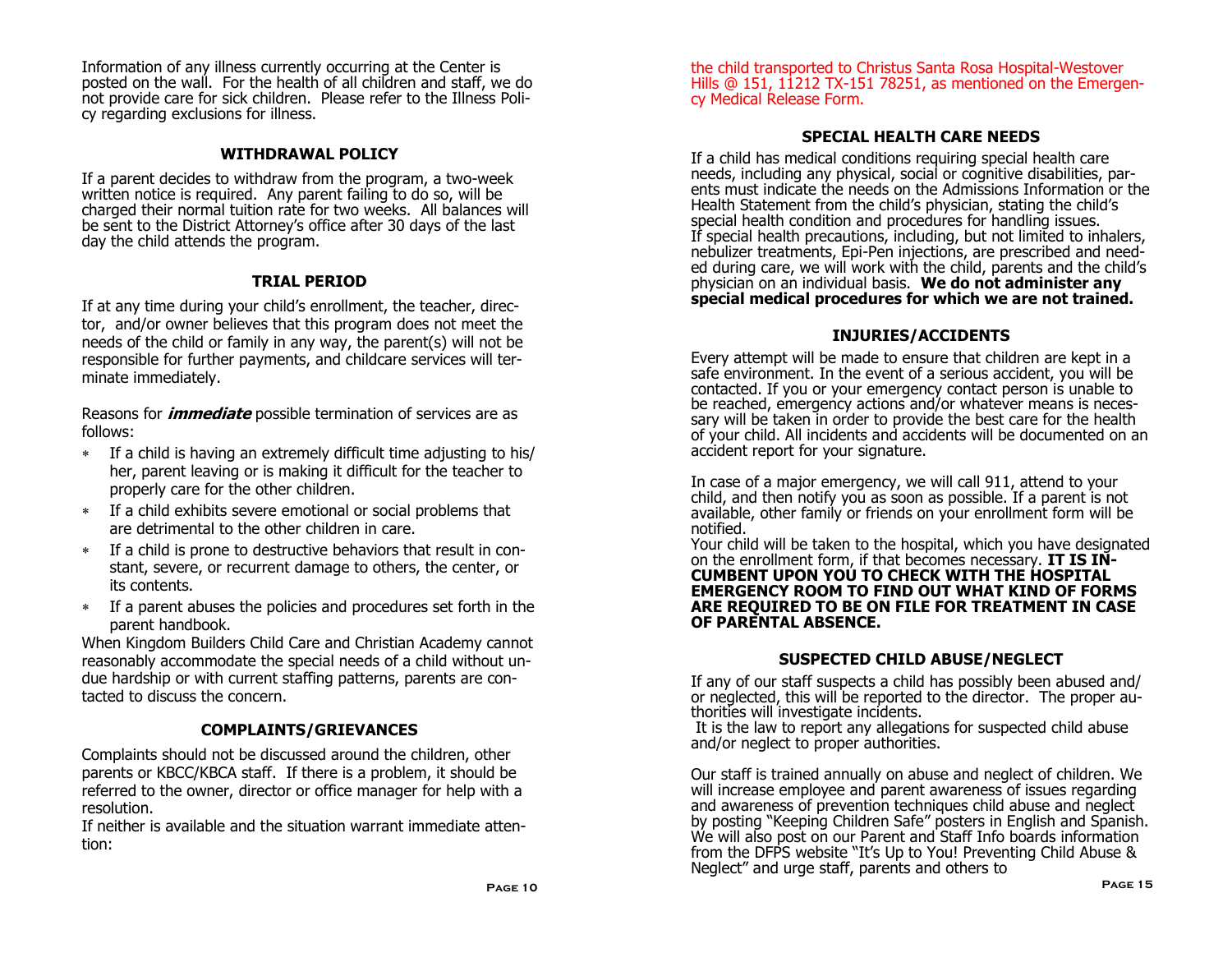examination for possible vision and hearing problems of children for children of certain ages and grades. A signed statement from the parent must be on file that the child has screening records and are current and on file at the pre-kindergarten program or school, the child attends away from the center. The statement must be dated and include the name, address, and telephone number of the pre-kindergarten program or school. If obtaining the hearing or vision screenings conflicts with practices of a church or religious denomination of which the affiant is an adherent or member, an affidavit must be on file.

## **ILLNESS**

Children who have exhibited any symptoms of infectious illness WITHIN 24 HOURS PRIOR TO ARRIVING AT THE PROGRAM are likely to be contagious and should remain at home. Examples of associated symptoms include, but are not limited to:

- fever of 99.6
- nausea or vomiting
- diarrhea; sore throat
- loss of voice
- hacking or continuous coughing
- rapid breathing or labored breathing
- severe cold
- stiff neck
- runny nose (yellow or green discharge)
- draining eyes or ears
- yellowish skin or eyes
- Rash
- Lice

contagious illness of any sort; and/or too ill to participate in daily activities.

WE WILL NOT ACCEPT ANY CHILD IF ANY OF THE LISTED SYMP-TOMS ARE PRESENT OR HAVE BEEN PRESENT WITHIN THE LAST 24 HOURS.

If a child displays any of the above symptoms while in care, he/ she will be removed from the group. The parent or authorized adult will be notified to pick up the child.

Parents/authorized adults have **ONE HOUR** from time of notification to pick up the child and may not return to care for a minimum of 24 hours from the time the child is signed out or an occurrence of any noted illness.

Unless circumstances make it impossible or strict adherence to parental instructions would result in a life-threatening situation, medical emergencies will be handled as agreed to by the parents on the Emergency Medical Release Form. 911 will be called and

#### **T**he Licensing Department, Inspection Report and Important Phone numbers:

You may obtain information about licensing standards, procedures, or this programs most current inspection report by calling 210-337 -3399 or by visiting the website: <http://www.dfps.state.tx.us>

Other important numbers: Child Abuse Hotline: 1-800-252-5400 Poison Control Center: 1-800-764-7661

We also have a copy of the current licensing standards and inspection report for this program, if you would like to review them here!

Parents will be notified of any changes to the operational policies and given a new handbook.

#### **SAFE ARRIVAL AND DEPARTURE POLICY**

All parents must sign children in upon arrival and out upon departure. If an individual other than those on authorized list is picking up the child, the parent must give written notice to administration and the child's teacher prior to anticipated pick up. The individual must show government issued identification, such as driver's license, prior to departing with the child.

To prevent unnecessary accidents, parents are asked to take their child/children directly to their class upon entering the building or to the designated area for students arriving. Parents or adults must accompany students leaving the building from the class to the vehicle. **DO NOT ALLOW** your child the freedom to run or roam the building, classrooms or hallway. We will not be held liable for accidents, incidents or injuries that may occur to children who are not under the direct care of the staff. When children are signed out and released from the class to parents/guardians, they are no longer under the care of the center staff.

#### Arrival and Departure / Release of children / Children left after hours:

All students of the Pre-School and Academy (K5 through 6th grades) must arrive by 7:45 am. Students of the child care (toddlers) need to arrive by their scheduled time but no later than 8:00 am unless they have a scheduled doctor or dental appointment. Please ensure your child brings in a doctor's note. Whether routine or illness related appointment. Every day each child will receive a well-child check upon arrival.